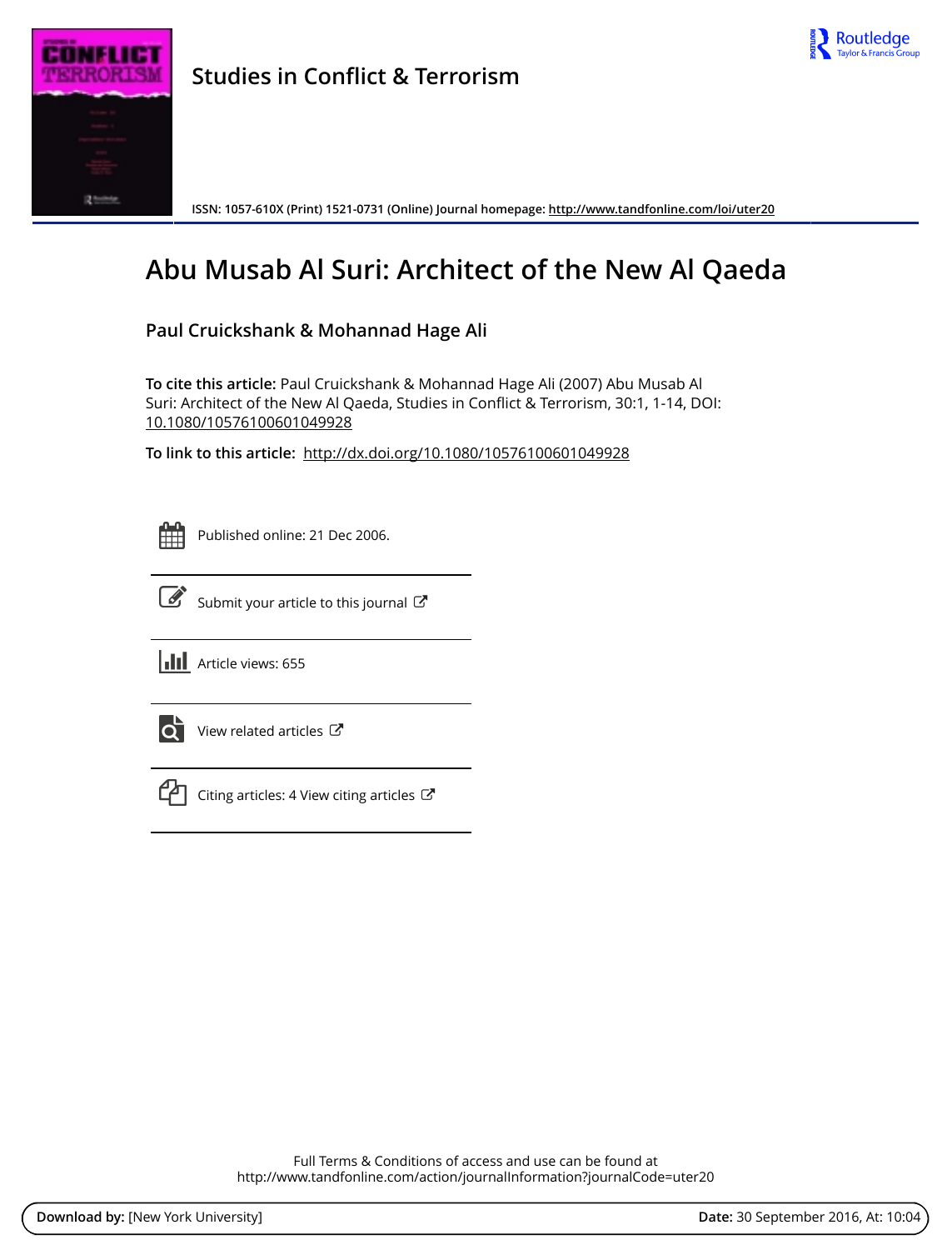*Studies in Conflict & Terrorism*, 30:1–14, 2007 Copyright © Taylor & Francis Group, LLC ISSN: 1057-610X print / 1521-0731 online DOI: 10.1080/10576100601049928



## **Abu Musab Al Suri: Architect of the New Al Qaeda**

#### PAUL CRUICKSHANK

Center on Law and Security NYU School of Law New York, New York, USA

### MOHANNAD HAGE ALI

*Al-Hayat* London, UK

> *Drawing on new sources, the authors argue that Abu Musab al Suri (real name Mustafa Setmariam Nasar), now in U.S. custody, is the principle architect of Al Qaeda's post–9/11 structure and strategy. His vision, which predated 9/11, of transforming Al Qaeda from a vulnerable hierarchical organization into a resilient decentralized movement, was largely the formula Al Qaeda adopted after the collapse of the Taliban. The authors show how Setmariam, whose ideas have been disseminated widely on the Internet and whose disciples have gravitated to leadership positions in the international jihad, has influenced Al Qaeda's post–9/11 strategy, targeting, and doctrine.*

In early November 2005 Pakistani police forces conducted a raid in Quetta in the south west of Pakistan, killing one man and arresting another. The man that was arrested was Mustafa Setmariam Nasar also known by his nom de guerre Abu Musab al Suri, a Syrian Jihadist with Spanish citizenship who spent a considerable part of the 1990s living in the London suburb of Neasden. A London Islamist told the authors he had been traced to an address after his wife had tried to reach him by phone from  $Qatar<sup>1</sup>$ . This is the man that for a few days after the London bombings was being labelled in news reports as the suspected mastermind behind the attacks.<sup>2</sup> The reports were wrong. Setmariam did not operationally direct the attacks. He did not know the bombers. Yet arguably his contribution to these attacks and others was greater still. In a statement that Setmariam made in August 2005 titled "Message to the British and European peoples and governments after the bombings of July 2005," that was only posted on jihadist websites on 2 December 2005 one month after his arrest, Setmariam stated: "I swear to God that I have in me a joy stronger than the joy of the farmer who sees the harvest of his fruits after a long planting and efforts and patience throughout decades of building."<sup>3</sup>

His claim should be taken at face value. Setmariam's arrest is one of the most significant but unheralded breakthroughs in the war on terrorism. This is because no other individual has done more to conceptualize Al Qaeda's new strategy after 9/11. The morphing of

Received 9 January 2006; accepted 20 February 2006.

Address correspondence to Paul Cruickshank, The Center on Law and Security, NYU School of Law, 110 West 3rd St., Room 224/5, New York, NY 10012, USA. E-mail: cruickshank@ juris.law.nyu.edu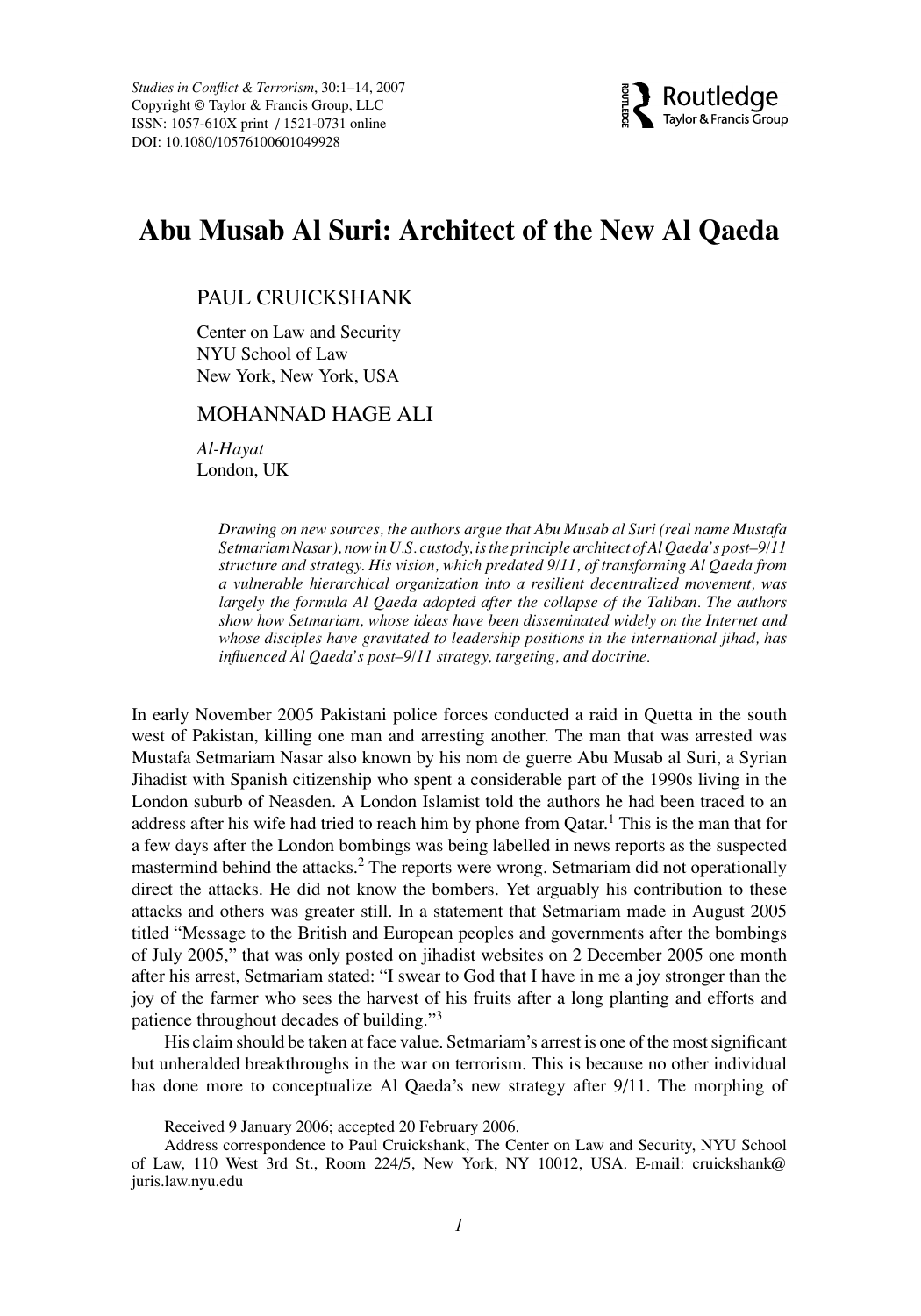Al Qaeda from an organization with its own Afghanistan-based bureaucracy, hierarchies, and modus operandi into an ideological umbrella for more loosely tied jihadists around the world, is by now a familiar story. This development has mostly been explained in terms of the external pressures on, and opportunities available to, Al Qaeda after 9/11. The loss of its training camps in Afghanistan and the killing or capture of much of its pre-9/11 senior leadership meant that if Al Qaeda was to continue to be relevant it had to switch toward inspiring and steering jihadist groups, often only loosely affiliated with bin Laden's organization. In this regard, the power of the Internet, or the video cassette aired on Al-Jazeera, was ruthlessly taken advantage of, but so too was the unpopularity in the Islamic world from 2002 of the move toward war in Iraq, a move that was seen to corroborate Al Qaeda's central claim of a worldwide plot to oppress Muslims. And the new environment made necessary a new form of terrorist attack that emerged in Bali, Istanbul, Madrid, and London, undertaken by much more locally rooted Jihadis, acting in tighter "homegrown" groups, with loose and difficult-to-trace ties to the on-the-run Al Qaeda leadership.

The "new Al Qaeda" or "Al Qaeda 2.0" or "Al Qaeda the movement" has not, however, been a merely spontaneous evolution. It has had its intelligent design too. And nobody has been more important in this regard than Setmariam. A veteran of the Afghan war against the Soviets, whose red hair and pale complexion had allowed him to blend easily into European societies in the 1990s, Setmariam ran Al Qaeda–funded training camps in Afghanistan from 1998 to 2001 and had once sat on the Shura Council of Al Qaeda, before fleeing Afghanistan after the fall of the Taliban.<sup>4</sup> For some time the prevalent view among Western intelligence services was that he had gone to Iraq to work with Abu Musab al Zarqawi.<sup>5</sup> In 2004 a Spanish newspaper obtained a leaked June 2004 memo from U.S. Central Command in Dubai stating that the U.S. military believed that Setmariam might be acting as deputy and mentor to the Jordanian terrorist.<sup>6</sup> It now appears that he spent most of his time in hiding in Pakistan, possibly spending some time in Iran in the period after the fall of the Taliban.<sup>7</sup> This is the view of Fuad Hussein, a journalist from Jordan, who in 2005 wrote a biography of al Zarqawi. Fuad Hussein probably knows al Zarqawi better than any other journalist, having got to know the terrorist leader well when they shared a prison wing in Jordan in the mid-1990s. Fuad Hussein told the authors that Setmariam "had not travelled to Iraq but [had been] in Pakistan from where he posted new items to *Jihadist* websites every day."8 In Pakistan, Setmariam appears to have been on the run. His will, dated December 2004, and posted on jihadist websites describes how "we are moving around with what God has given us, moving from one hideout to another with the enemies of God chasing us."<sup>9</sup>

Setmariam himself denies a direct relationship with al Zarqawi. In a December 2004 statement, he stated, "I emphasize my denial that I worked with Sheikh Abu Musab al Zarqawi. This was an honor that I did not have since I did not get the chance to go to Iraq in view of my solitude."<sup>10</sup> Rather than go to Iraq, Setmariam, in the three years after the fall of the Taliban, spent a substansial amount of time writing a 1,600-page book, "The Call for Global Islamic Resistance" which was widely posted on jihadist sites in late 2004. In Setmariam's words, "I dedicated my time during my solititude to focus on the nature of upcoming confrontations and battles [being] one of the remaining jihadist specialists in the field."<sup>11</sup> His tract represented the culmination of his thinking on how the international jihad should be strategically and tactically fought.

Setmariam's influence over the direction of Al Qaeda, however, dates back much longer. In the late 1980s, he was one of those pressing bin Laden to take a more hostile line toward Saudi Arabia.<sup>12</sup> And in the late 1990s he ran the Al-Ghuraba camp in a semi-independent way from the Al Qaeda leadership, determined to press home his own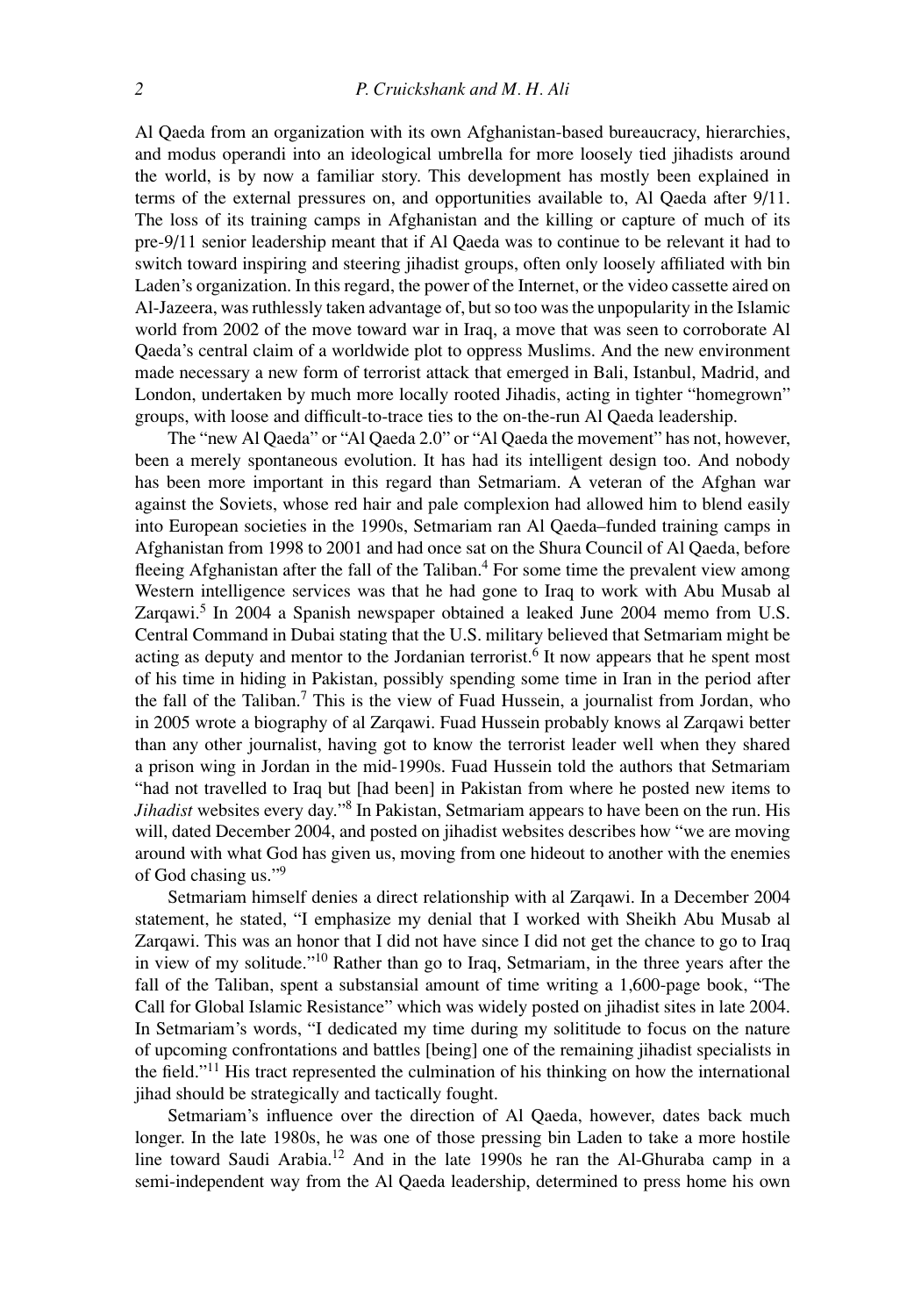conception of jihadist strategy. Rather than concentrate on the indoctrination of the rank and file, Setmariam focused on training the future recruiters of Al Qaeda: the masterminds of future operations. The lectures he gave in Afghanistan were filmed and disseminated widely across the Muslim world. Some of these videotapes have been uncovered by police in the houses and mosques of jihadist sympathizers in various European countries.<sup>13</sup> But the authors have had the opportunity to review videotapes of his complete lecture series recently discovered in Afghanistan.<sup>14</sup> They reveal that as early as 2000, Setmariam was pressing a future generation of operatives and recruiters toward a new modus operandi, one that bears striking similarity to the evolution of the structure and strategy of Al Qaeda after 9/11.

\*\*\*

Mustafa Setmariam Nasar was born in Aleppo, Syria in 1958, where he studied mechanical engineering, before joining the Islamic Combat Vanguards, which was connected to the Syrian Muslim brotherhood, to fight against the Allawite Ba'ath regime.<sup>15</sup> The current head of the Syrian Muslim brotherhood, Ali Bayanoni, told the authors that even at an early age Setmariam was known as an "extremist."<sup>16</sup> Setmariam was trained by Egyptian officers in Cairo and by officers who had deserted the Syrian army in Jordan, in an era of bitter conflict between Syria and other Arab regimes. According to jihadi websites, during this period Setmariam developed a specialization in explosives engineering, urban warfare, and "special operations."<sup>17</sup> He also had a spell being trained in a camp in Saddam Hussein's Iraq. In his book "The Call for Global Islamic Resistance" he recalls his experience there:

I joined a training course which prepared the Muslim Brotherhood's military branch cadres during the *Jihad* and revolution against Hafez Assad's regime. I was 22 years old and that was in the Iraqi army's Racheed camp in Baghdad in 1980. The trainer was a righteous man from the old guards who pledged allegiance to Sheikh Hassan al Bannah [the founder of the Muslim brotherhood] at 17. He acompanied Sayyid Qutb [the leading ideologue of the jihadist movement], and then spent the rest of his life outside Egypt. I recall that the first thing he said [was] "Are you Muslim brotherhood members." We all said "yes." Then the trainer said while pointing at his neck "you will all get slaughtered, do you approve of that?" Then we happily and joyfully said "we approve Sir." He then turned to the chalkboard and wrote the title of his very first lecture: "Terrorism is a duty and assassination is a *Sunnah* [an action ordained by the Prophet Mohammed]."<sup>18</sup>

Many of Setmariam's companions were indeed slaughtered during the Syrian regime's bloody crackdown in the Hama confrontations of 1982. After this, Setmariam split with the Syrian Muslim brotherhood, in protest to their ties with secular parties like the Iraqi Ba'ath Syrian branch and the Syrian Communist Party. He moved to France where he lived for three years before setting up a residence in Spain taking jobs as a tradesman and working as a journalist for Islamist publications.<sup>19</sup> He married a Spanish convert to Islam, Elena Moreno, in 1987, with whom he has had three children.<sup>20</sup> His aim, though, was still to revive the jihad in Syria and his efforts took him to Peshawar in 1988 where he met Sheikh Abdullah Azzam, the chief recruiter of Arabs to join the Afghan jihad. Azzam persuaded Setmariam to join their number. He met bin Laden and became involved with the early Al Qaeda, which he acknowledged in a statement posted on jihadist websites in December 2004: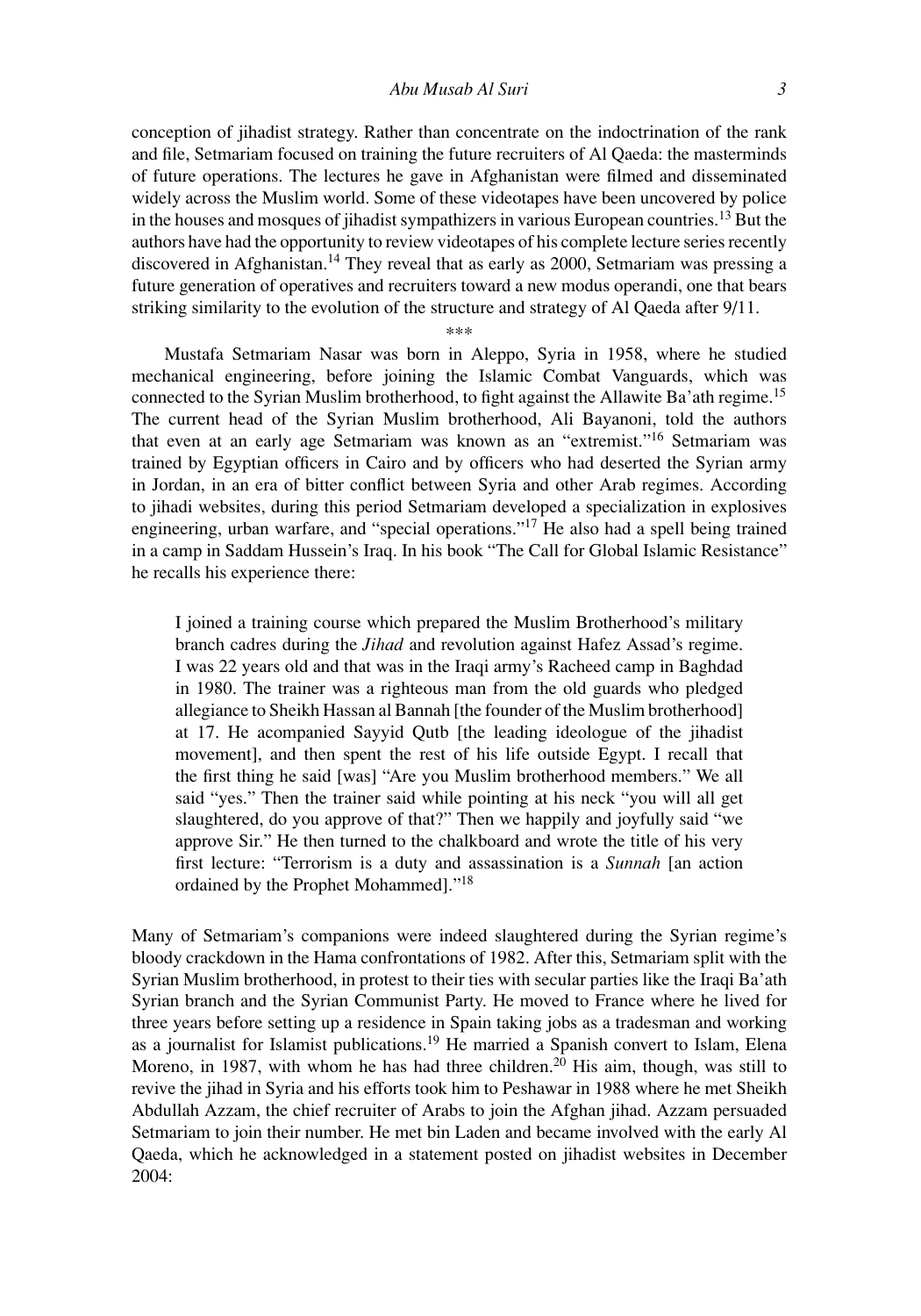I had the honor to know Sheikh Osama since 1988. I had the honor to become a member of al Qaeda and work with the organization until 1990 during which I trained some of the Al Qaeda vanguards. I taught martial and military science at al Qaeda camps and the camps of all Afghan Arabs. I specialized in making explosive devices and the carrying out of special operations and guerilla warfare in cities in which I received advanced training in Iraq, Egypt and Jordan.

Kamal el Helbawi, who ran a Research Institute documenting the Afghan war, remembers Setmariam from his time in Peshawar, "His book the Syrian Experience on the Islamic movement in Syria was being distributed for free and became very popular. He had extremist ideas, takfiri ideas. He was accusing the Islamic movement of being too lazy. His ideas were popular amongst the hardliners who saw him as a pioneer.<sup> $21$ </sup>

After three years in Peshawar, Setmariam decided to return to Europe at a time when bin Laden and Al Qaeda were decamping to the Sudan. In "The Call to Global Islamic Resistance" he states, "In 1991, I left Afghanistan to [return to] my residence in Spain and I practically lost contact with them until 1996 when we met as guests of the Taliban." Back in Madrid, Setmariam befriended fellow Syrian Imad Eddin Barakat Yarkas, who on 26 September 2005 was sentenced to 27 years for holding a command role in Al Qaeda and collaborating with the 11 September plotters. $^{22}$ 

In 1994 Setmariam decided to move to London, which, with its more tolerant attitude, was developing as a hub of radical Islamism. According to Spanish court documents, Spanish police videotaped his wife carrying furniture into a car Setmariam was borrowing from Yarkas for the move.<sup>23</sup> In London, Setmariam and his family moved into the drab London suburb of Neasden.<sup>24</sup> Setmariam had been asked to go to London by Sheikh Qari al Jazaeri, the founder of the Armed Islamic Group (GIA) that at the time was waging a violent campaign against the Algerian government. The men knew each other from the days of the Afghan war and Qari wanted Setmariam to help with the media side of the group's operations.<sup>25</sup> Setmariam's links to the GIA prompted the British police to arrest him in connection with a series of bombings of the Paris metro by the GIA in the summer of 1995 but lacking evidence they let him go.

From his house in Neasden, Setmariam helped to edit the GIA's newsletter "Al Ansar," which was run by Abu Qatada, a radical Jordanian cleric and spiritual head of Al-Zarqawi's then fledgling terrorist organization Al Tawhid.<sup>26</sup> One issue of the publication carried a fatwah from Abu Qatada calling for the killing of wives and children of those that opposed the Islamist line in Algeria.<sup>27</sup> Setmariam, was also showing a penchant for hard-line views. He later described how:

I had the honor to support the *jihad* against the government of apostates in Algeria from 1994–1996. I had the honor to disassociate myself from everyone who deviated from the right path.<sup>28</sup>

Setmariam was also developing a repuation of being extremely calculating. A prominent London Islamist told the authors, "Setmaraian was a Machiavellian. For him the end justifies the means. He is nice when he needs to be, otherwise he is not."<sup>29</sup> Kamal el Helbawi told the authors "London was a place a lot of militants came through, some people moved forward, he moved backwards."

In 1996 Setmariam ventured back to Afghanistan where he met bin Laden again. That summer he helped set up an interview between British Journalist Robert Fisk and Al Oaeda's leader.<sup>30</sup> Returning to London he set up a company called the Islamic Conflict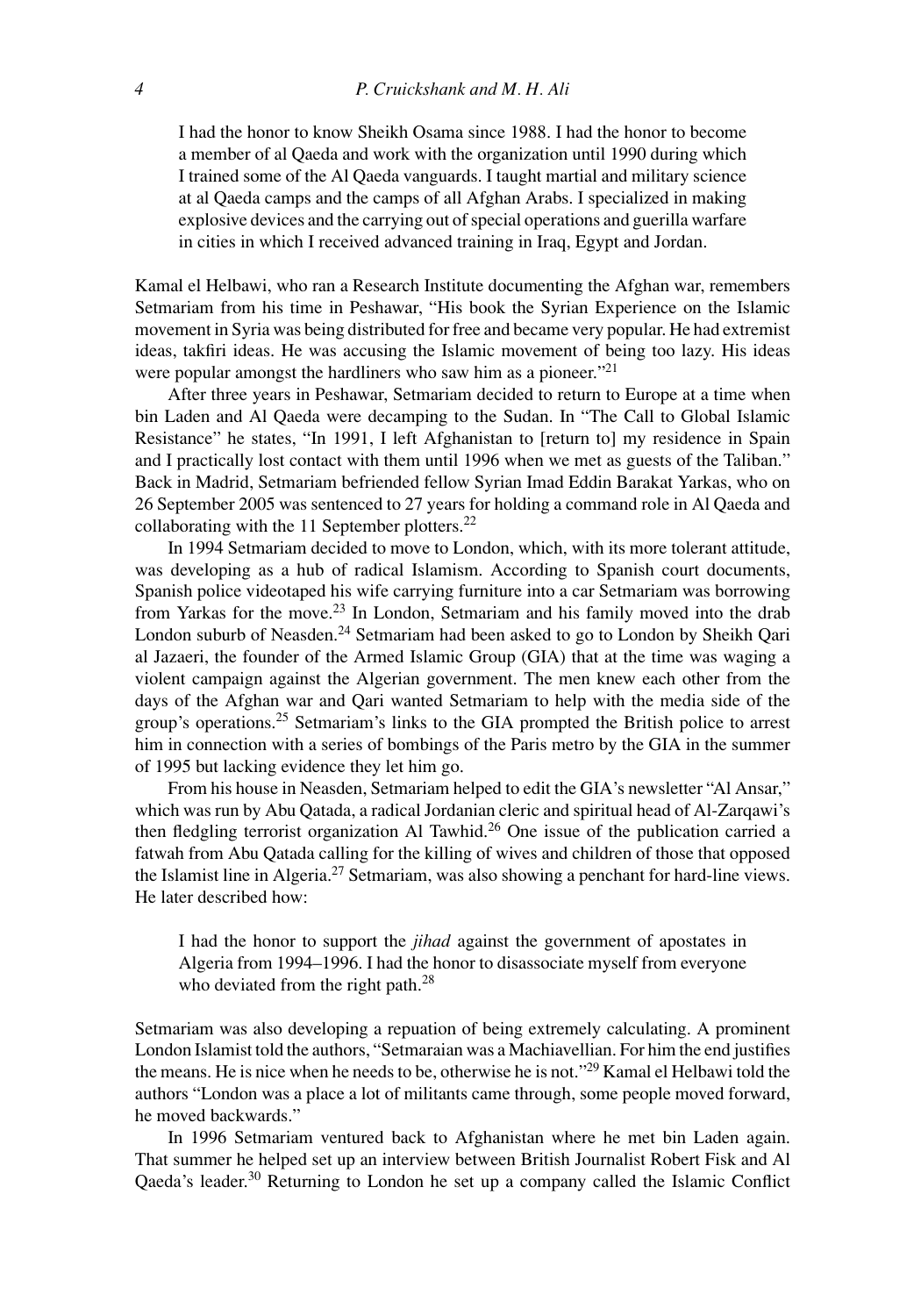Studies Bureau in 1997. That spring he escorted CNN journalists Peter Arnett and Peter Bergen from London to Afghanistan to meet bin Laden to record Al Qaeda's leader's first television interview. Peter Bergen, who communicated with Setmariam in French, told the authors "Setmariam was intelligent, intense and well informed and very very serious. I came to admire his intellect. Of course, when I was dealing with Setmariam in 1997 he gave no hint of his radical, militant views."31

In 1998 Setmariam returned to Afghanistan to settle there with his family permanently. On leaving Europe he could reflect how his time there had benefited his strategic thinking. He felt he had a handle on the West's ways and weaknesses and that he could impart this knowledge to other jihadis. He would later state:

I am one of the few Jihadis who understand the Western culture and mentality. This is for several reasons. One of them is I lived in the West for fifteen years. I developed friendships and relationships in those societies and read lots of historial and sociological information.<sup>32</sup>

Setmariam, in his statement of December 2004, explains what he did when he settled in Afghanistan:

I had the honor to emigrate to Dar al Islam (home of Islam), Afghanistan, when this home was established. I had the honor to announce my pledge of allegiance to the Prince of the Believers Mullah Mohammed Omar in April 2000. I worked as a mujahid in the Defense Ministry of the Taliban. For this purpose I established the *Al-Ghuraba* camp. In it I trained many Arabs and non Arabs. I worked with the information Ministry of the Islamic Ministry of Afghanistan when I was in charge of the Arabic section there. I wrote in official newspapers and prepared supportive programs for Radio Kabul in Arabic. I established the *Al-Ghuraba* Center for Studies to disseminate *jihadist* thought and the call for global resistance. I wrote thousands of pages in ideology, political, military and martial science and shariah studies. During 25 years I recorded hundreds of audio cassettes and videotapes.

According to Baker Atyani, Al Aribiya's bureau chief in Islamabad, Pakistan, who interviewed bin Laden in June 2001, Setmariam became particularly close to Mullah Omar on his return to Afghanistan. According to Atyani in the late 1990s Setmariam was "not known as an al Qaeda person."33 Despite being involved with the embryonic Al Qaeda of the late 1980s, Setmariam now wanted to establish a certain amount of independence. In some ways he was a rival to bin Laden in this period: a figure already very well respected among the Arab Afghans with his own clout. Bin Laden's claims to leadership of the whole jihadist movement and burgeoning international profile agitated Setmariam. In a 19 July 1999 letter to Ayman al Zawahari found by Wall Street Journal Reporters on an Al Qaeda computer, Setmariam complains:

The strangest thing I have heard so far is Abu Abdullah (bin Laden) saying he wouldn't listen to the Leader of the Faithful (Mullah Omar) when he asked him to stop giving interviews. I think our brother (bin Laden) has caught the disease of screens, flashes, fans and applause.<sup>34</sup>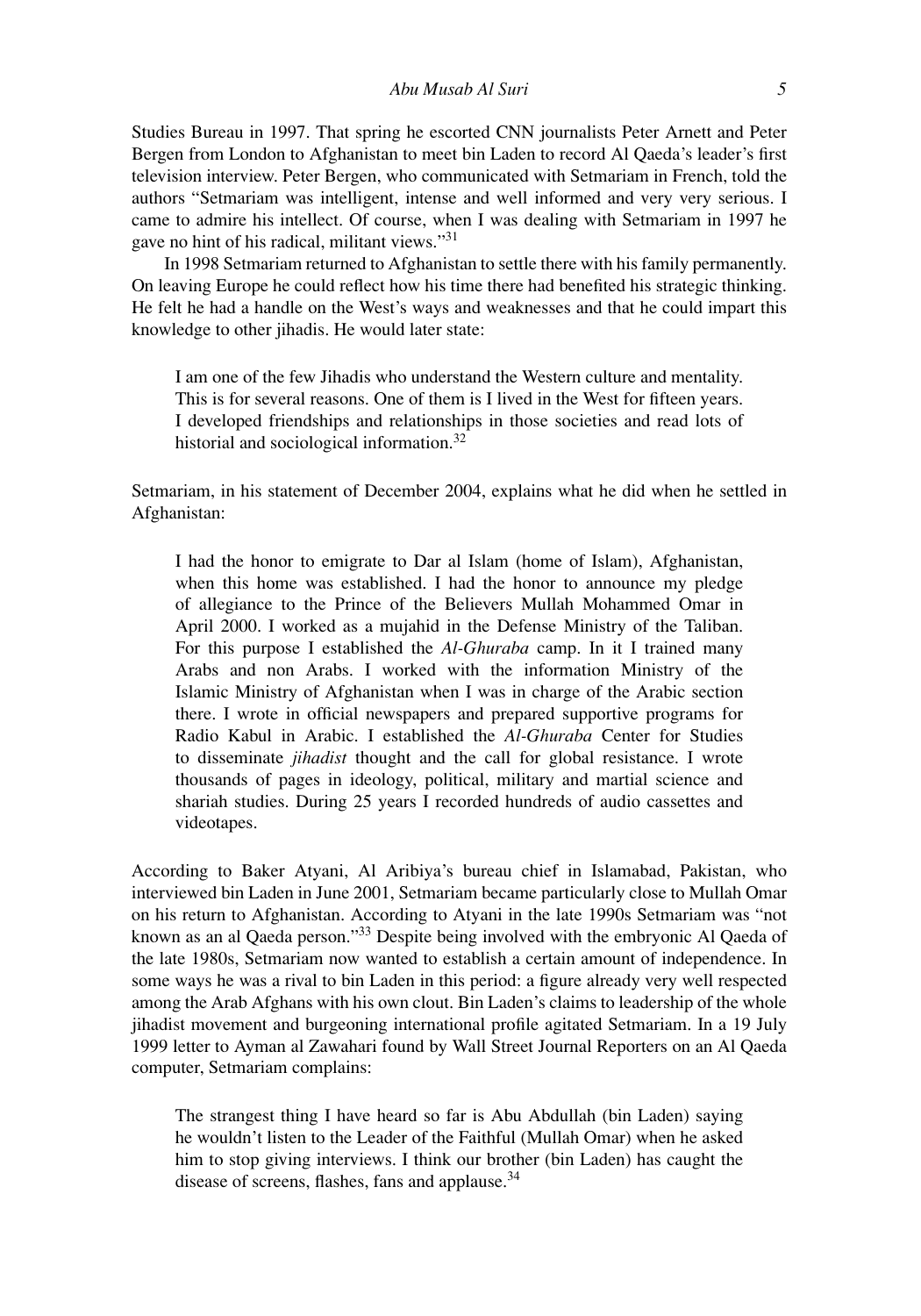Noman Benotman, a Libyan jihadist, confirmed the tension between the two men, "before 9/11, [al Suri and Bin Laden] hated each other. Al Suri didn't like bin Laden's leadership because he said, "bin Laden is a dictator" and he even called him "a Pharoah."<sup>35</sup>

It was only after 9/11 and the U.S. offensive in Afghanistan that Setmariam gave bin Laden his full backing:

When I met Sheikh Osama, for the last time in November 2001 during the battles to defend the emirate, we pledged allegiance to the Prince of the Faithful [Mullah Omar]. I pledged to Sheikh Osama that I will persist in *Jihad* and the war against the enemy.<sup>36</sup>

Setmariam claims he was kept in the dark over the 9/11 plot, "only learning about the attacks through the media." $37$  He may well be telling the truth. Suspicions over his involvement in the plot center on his close relationship with Yarkas who according to the Spanish authorities set up a key planning meeting in the northeastern Spanish region of Tarragona in July 2001 and the fact that German Federal Police discovered that while he was living in London in the mid-1990s, Setmariam had received \$3,000 from Hamburg businessman Mamoun Darkazanli, who admitted to knowing Mohammed Atta, the lead 9/11 hijacker.<sup>38</sup> As yet however there is no concrete evidence linking him to the plot. Indeed the 9/11 Commission Report does not mention his name at all.

Ironically, it appears Setmariam gave bin Laden his full backing after 9/11 despite deep reservations about the consequences of the attacks. According to a London Islamist the authors spoke to, "Setmariam was one of the staunchest critics of 9/11 because Osama [bin Laden] did not get Mullah Omar's permission. Setmariam had pledged allegiance to Mullah Omar and felt that the fall of the Taliban had resulted in the collapse of the Islamic caliphate."39 In his 2004 book Setmariam stated that "occurrences resulting from September 11th have negatively affected Muslims." He lists the negative consequences as:

(1). The destruction of the Emirate in Afghanistan. (2). The American attack on Islam and Muslim people in the name of combating terrorism after September 11th. (3). The occupation of Iraq *...* the *Jihad* movement rose to glory in the 1960s and continued through the 1970s and 1980s and resulted in the rise of the Islamic Emirate of Afghanistan but was destroyed after 9/11.<sup>40</sup>

Despite the negative consequences of 9/11, Setmariam recognized that the international jihad needed its figureheads. His public praise since for bin Laden has therefore been voluminous and he now calls the September 2001 attacks "heroic and glorious."41 Setmariam's objections were strictly strategic in that he felt that the loss of training camps in Afghanistan was too high a price to pay for an attack that did not fully paralyze the United States. In fact he stated in a January 2005 posting on a jihadist website,

I feel sorry because there were no weapons of mass destruction in the planes that attacked New York and Washington on 9/11. We might have been relieved of the biggest number possible of voters who elected Bush for a second term!<sup>42</sup>

Setmariam had a great fascination with the destructive impact of weapons of mass destruction. His training in the 1980s, including time in Saddam Hussein's Iraq, had allowed him to build up a certain expertise. According to the U.S. government, while in Afghanistan,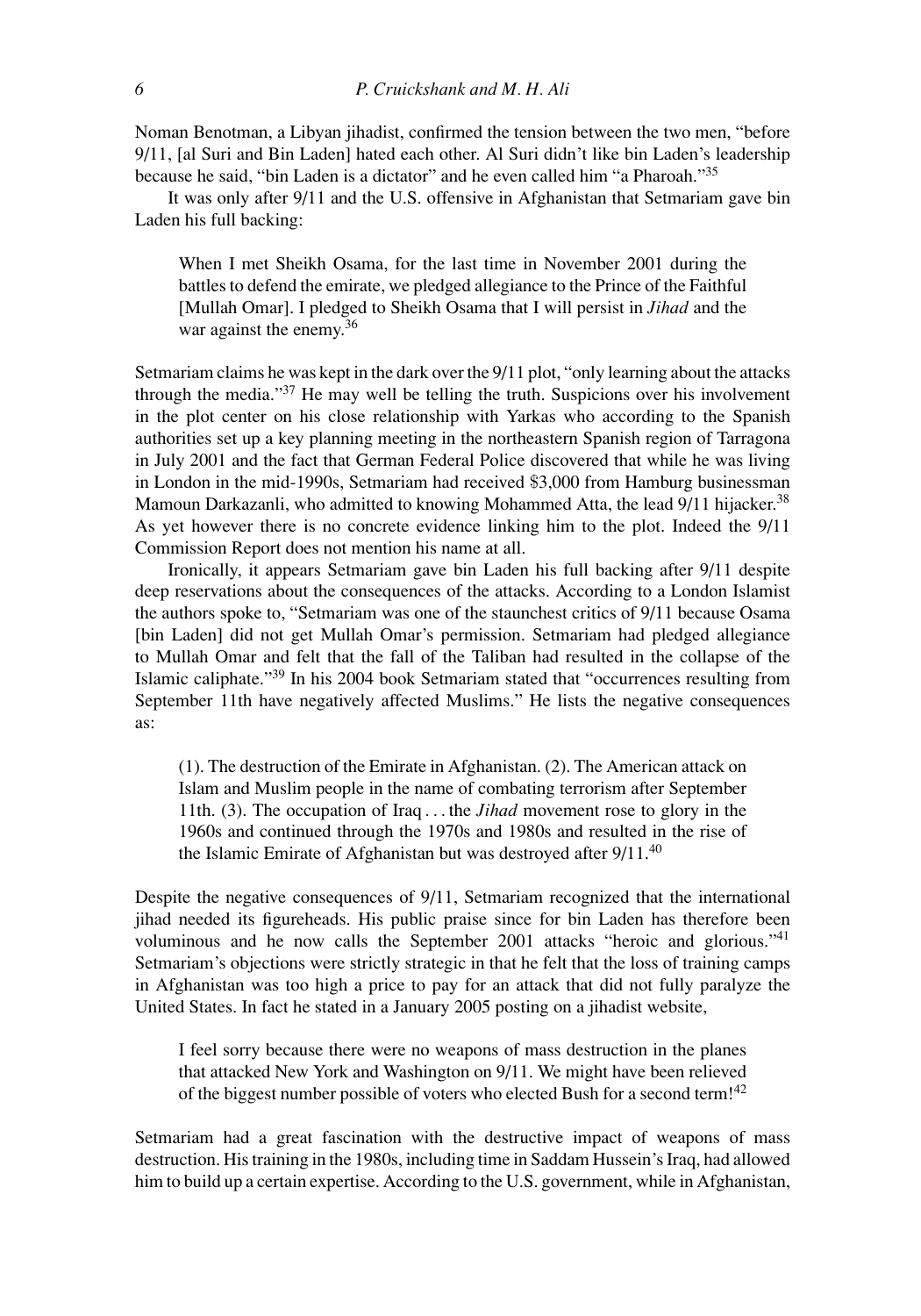Setmariam assisted Al Qaeda's WMD chief, an Egyptian called Abu Khabab al-Masri, in training Al Qaeda recruits in the use of poisons and chemicals at the Derunta training camp.<sup>43</sup> A letter from Abu Khabab to Al Qaeda operatives found in Afghanistan after the fall of the Taliban revealed a preoccupation with developing "dirty bombs":

As you instructed us you will find attached a summary of the discharges from a traditional nuclear reactor, amongst which are radioactive elements that could be used for military ends. One can use them to contaminate an area or to halt the advance of the enemy. It is possible to get more information from our Pakistani friends who have great experience in this sphere.<sup>44</sup>

It was a preoccupation that Setmariam shared, until his arrest a worrying fact for Western security services and probably the most important factor in the issuing by the U.S. authorities, on 18 November 2004, of a \$5 million reward for information leading to his capture or killing. Setmariam responded to the issuing of this reward in a December 2004 by stating that an attack on the United States using weapons of mass destruction was "eventually possible and has now become necessary":

[One] option was to destroy the United States by means of decisive strategic operations with weapons of mass destruction including nuclear, chemical, or biological weapons if mujahidin are able to obtain them in cooperation with those who possess them, purchase them—or manufacture and use primitive atomic bombs or so called dirty bombs. I believe that the adoption of the slogan dirty bombs for a dirty nation is not free of justice. Let the radiation harm the American people who vote for the killing, destruction and expropriation of the people's resources, and [the] malignant narcissism to control others. After all, we will just say that we regret the radiation.<sup>45</sup>

In Afghanistan Setmariam developed a reputation as a hard-liner even within the jihadist fold. One fellow jihadist remembers that on occasion he personally tracked down and killed individuals who had abandoned his group.<sup>46</sup> The videos of the classes he gave at the al Ghuraba training camp, which were then distributed around the world, make chilling viewing. At one point he tells the future jihadi recruiters "Kill wherever and don't make a distinction between men, women and children."<sup>47</sup> Although in his December 2004 statement Setmariam spoke of the need not to target the innocent, his conception of those that need to be "hit" is exceptionally wide: "the Crusaders, Christians, Jews and lapsed Muslims."48 Setmariam also had a strong antipathy for the Shia. In videotapes recovered from the flat of an Algerian terrorist cell in Naples in 2000, Setmariam rejects any form of cooperation between Sunnis and Shia, pointing to the "negative influence" that Shiite groups like Hezbollah have had on the Palestinian struggle.<sup>49</sup> This anti-Shia line would later play well among Sunni Iraqi insurgents downloading Setmariam's speeches from jihadi websites.

It is as a strategic thinker that Setmariam has made his most critical contribution to the jihadist movement. He brought in what he considered to be the "best and the brightest" of the new generation of jihadists to his Al Ghuraba training camp in Afghanistan and, according to Baker Atyani, was able to entice several members of Al Qaeda to his camp. Al Ghuraba received funds from bin Laden but was independent from the other Al Qaeda camps.<sup>50</sup> Several recruits came from Europe and were dispatched back there after they

\*\*\*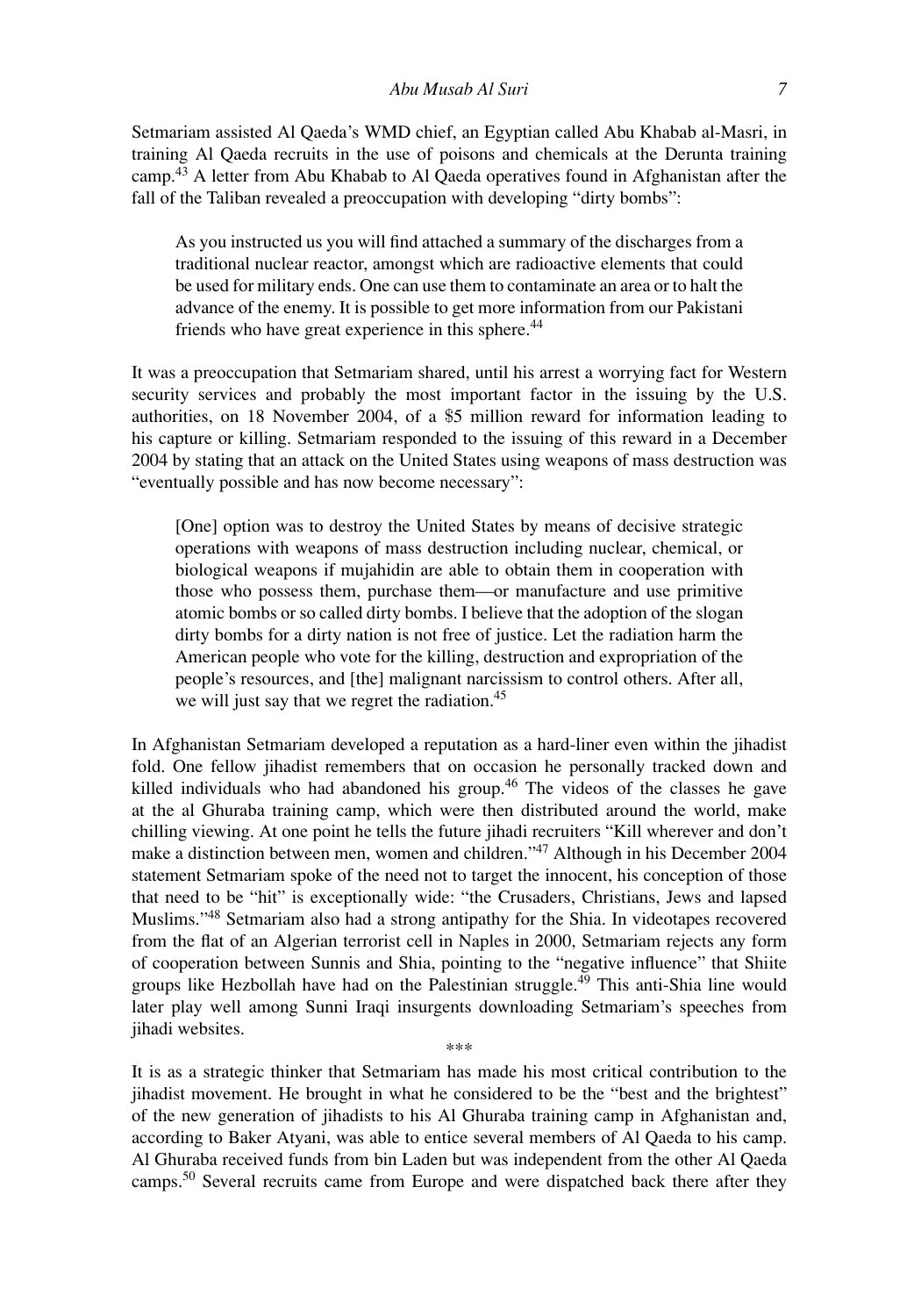had received their training.<sup>51</sup> Setmariam later recalled that: "Among those I supervised and trained at al Ghuraba were Arabs and foreigners including Britons born, raised and resident in Britain and others from different Western countries, including some American Muslims."<sup>52</sup>

It was at Al Ghuraba that Setmariam articulated a new strategic concept for jihad. The videotapes of his lecture series from the summer of 2000 were recovered recently in Afghanistan. They contain over twenty hours of footage focused on Setmariam, clad in white Islamic garb, standing in front of a table and blackboard addressing his class, the obligatory Kalashnikov to one side. What is immediately striking is how articulately and intelligently Setmariam makes his arguments. His assumption is that his audience is a highly educated one.

Setmariam's new strategic concept was that "individual terrorism" needed to replace the hierarchically orchestrated terrorism of Al Qaeda. He explained to his class why this was necessary:

We ask the Muslim youth to be a terrorist. Why do we ask for such individual terrorism? First because secret hierarchical organizations failed to attract Muslims. The youth fear joining such an organization because if there is a mistake then the authorities will reach them. Second because we need to give the youth the chance to play a role without being part of an organization. Some youth don't want to join an organization and don't know how to act on their beliefs. Third due to pressure from the Jews, Crusaders and lapsed Muslim regimes.53

Setmariam then launched into a critique of Al Qaeda's hierarchical structure. He drew a diagram indicating how easy it was to round up a cell structure in which many cells are traced back to a leader (see Figure 1)."In the new stage," Setmariam told his future recruiters, "You should form a brigade and work directly. I advise your brigade doesn't exceed ten members. You shouldn't expand or form too many. In case you are caught, they are all caught."<sup>54</sup>

Setmariam recognized that there would need to be a great amount of mobilization to achieve his vision of a mass participation jihadist movement. The "prototype" he would later state in his 2004 book was the "Palestinian Intifada but on a broader basis which includes the Islamic world, with its arm reaching the home of the American invaders and their infidel allies from every race and place."<sup>55</sup> To encourage such popular participation, Setmarian introduced his Al Ghuraba lecture course by saying he wanted to distribute videotapes of the couse to teach individuals how to incite Muslims to become jihadists. "This should be done," says Setmariam, by "highlighting Jewish-Crusader oppression of Muslims." Also, he says that dwelling on the "degeneracy of the Western world"—"its sin, gays and lesbians"—is a good way to incite Muslims. Attacks should take place in the



**Figure 1.** Setmariam's depiction of Al Qaeda's cell structure.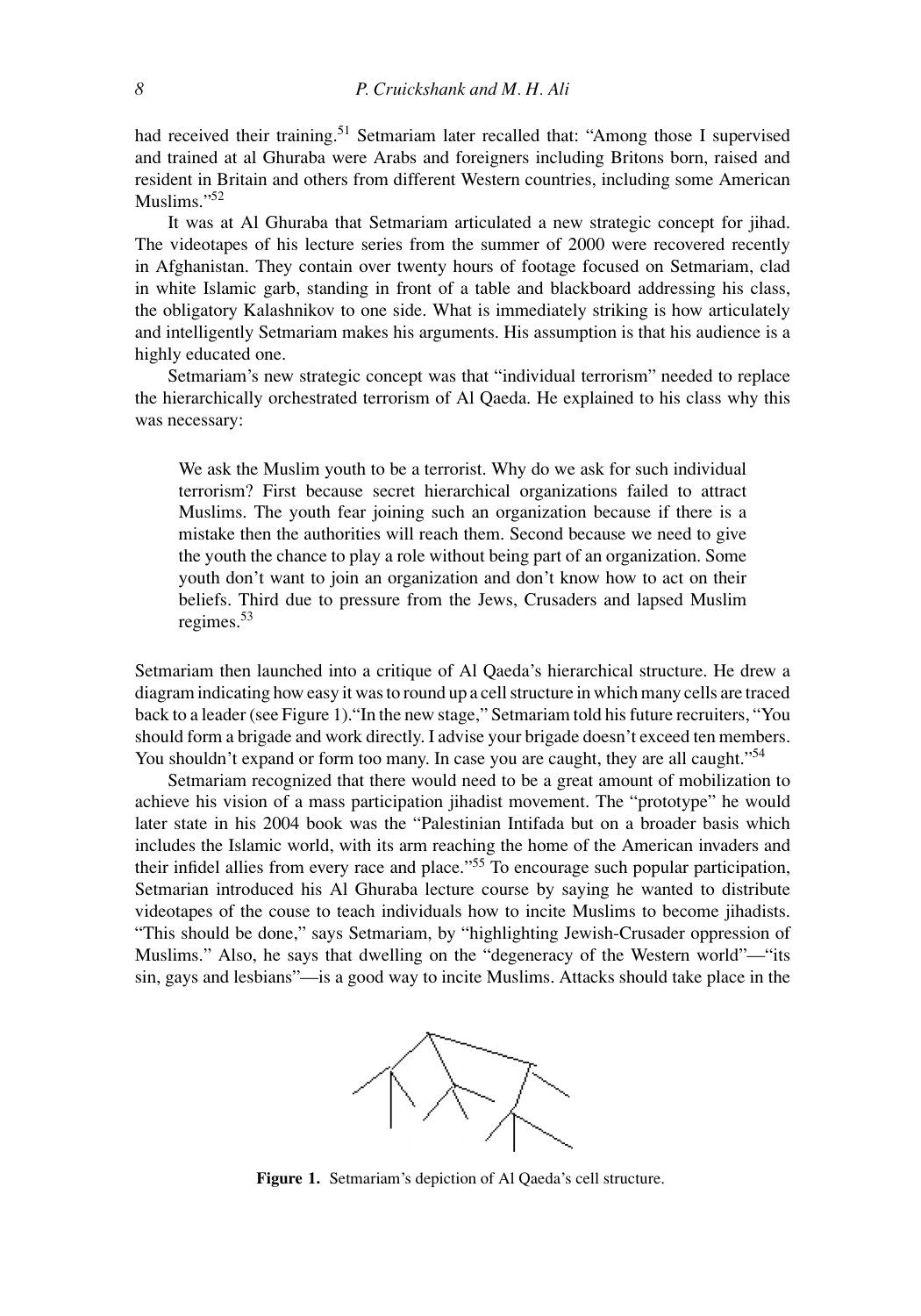country of residence of jihadis. The criteria for targets, Setmariam says, are: (1) "where it hurts the enemy and costs him the most" and (2) "where it awakens Muslims and revives the spirit of *Jihad* and resistance." The aim he says "is to spread a *Jihadist* cancer to face the bad cancer of the world order."56

In the years since 9/11, Al Qaeda has evolved in remarkably similar lines to Setmariam's vision. Facing an onslaught against its organized structures, the loss of its training camps, but also the opportunity of a new cause célèbre in Iraq, Al Qaeda has morphed into a broader-based and looser movement. The terrorist strikes in Bali, Casablanca, Istanbul, Madrid, and London were all initiated by exactly the sort of small locally recruited cells for which Setmariam was calling. They represent a change in approach to the centrally organized attacks on U.S. embassies in Africa in 1998 and the 9/11 attacks. In both these instances operatives were parachuted in from Afghan training camps to carry out the strikes. They were also directed at targets (tourism and transport infrastructure) whose destruction would have a signicant economic "cost."

To make this new individual terrorism "orderly" Setmariam recognized in his 2004 tract that "wonderful individual initiatives" needed to be "directed" through strategic guidance, either from him or other Al Qaeda leaders and "invested" with "a state of general unity" or in other words be credited to Al Qaeda.<sup>57</sup> Bin Laden, al Zawahiri, and Al Qaeda leaders have certainly acted according to this advice. It now appears Al Qaeda leaders had a hand in supporting the locally recruited cell that carried out the 7 July bombings in London. In other cases they have merely telegraphed their desire for attacks, for example, on European allies of the U.S. invasion on Iraq, and when they did take place, in nearly every instance, bin Laden or al Zawahari have quickly claimed credit. Setmariam is adamant that each jihadi operation, however autonomously initiated, should work to further the overall cause. In his videotaped Jihadist lectures he says:

If a Muslim is in Britain and doesn't want to leave his job or university and go and fight *Jihad* on the front, what he can do is call the press agency and tell them, "I'm from the global Islamic resistance" and claim responsibility for whatever action is being done around the world.<sup>58</sup>

It is possible to argue that Al Qaeda would have evolved in this direction with or without Setmariam's input. Just because he saw the future more clearly than others does not mean that he had a decisive role in changing jihadist strategy. The authors' research, however, has led to the conclusion that Setmariam's ideas *have* made a very significant impact. Many of the recruits he trained in the Al Ghuraba camp are now engaged in recruiting jihadis around the world. For example, Amer Azizi, a protegee of Setmarian's at the Al Ghuraba training camp is wanted by Spanish authorities in connection with the 9/11 plot, the Madrid bombing, and helping to build up the Al Qaeda organization in Spain. Azizi is thought to have then traveled to Iraq to work with Abu Musab al Zarqawi in Iraq.<sup>59</sup> But it is through Internet postings of his works and statements from Pakistan that he has been most impactful, not least because his is the most cogent and best articulated work on the strategy and tactics of jihad. Fuad Hussein is in no doubt, "he has had a big influence. I monitor the Islamist websites every day and every day there are always new posting of Setmariam's research, writings, chapters of his books and tapes. He has had a big impact. He has big credibility because they [the jihadists] know his history. People read this in Iraq, the Arab world, in Europe and all over the world."<sup>60</sup>

Although the authors do not have proof, it is likely that perpetrators of terrorist attacks in the recent years have been exposed and influenced by Setmariam's postings on jihadi websites. His teachings are likely making an impact on the tactics of the Sunni insurgency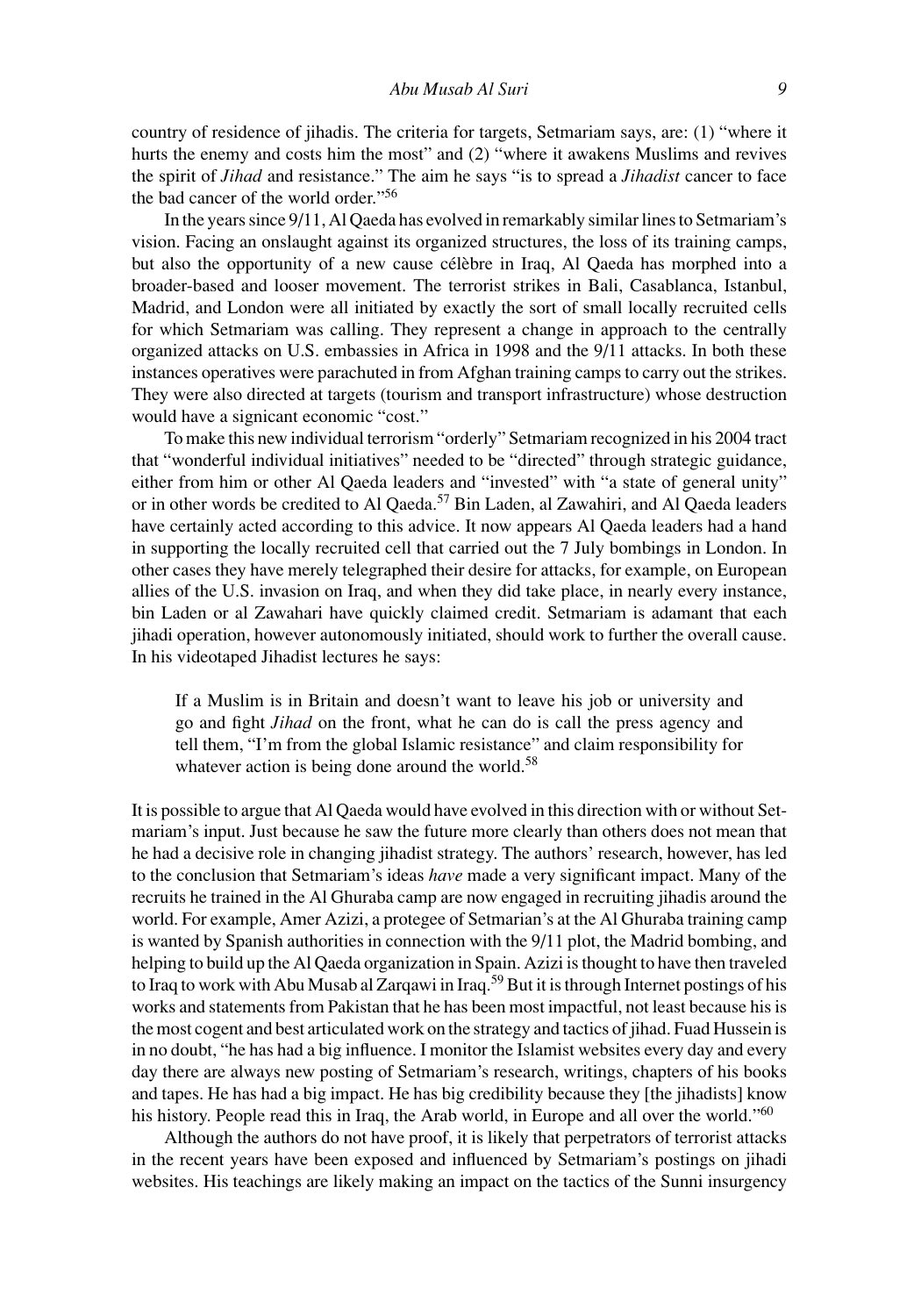in Iraq. His hard anti Shia line and his links with Abu Qatada, Zarqawi's spiritual mentor, have given him great kudos. It is in Iraq that his vision of "thousands, even hundreds of thousands of Muslims participating in *Jihad*" has taken on a reality.<sup>61</sup> So too has his vision of a loosely structured Jihadist effort. Iraqi and American officials have told the *New York Times* that the insurgency consists of possibly as many as a hundred groups, each with separate leaders, that often act on their own or come together for a single attack.<sup>62</sup>

Iraq is also becoming what Setmariam refers to as "an open front," a necessary area for the effort of "individual terrorism" around the world because it offers a "recruitment environment" and a "safe haven."<sup>63</sup> The fact that Iraq is becoming a breeding ground and exporter of terrorism was brought home with Zarqawi's 9 November 2005 attack on international hotels in Amman, Jordan.

With regard to recent terrorist attacks in Europe, Fuad Hussein says that "it is quite possible that the *Jihadis* involved with the Madrid and London bombings were reading this material." Setmariam, in his statement reacting to the London bombings, explains that he had long urged an attack on the London Underground:

[In my teachings] I have mentioned vital and legitimate targets to be hit in the enemy's countries based on on the principle of equal treatment in case they target [our] civilians which they have done so historically. Among those targets that I specifically mentioned as examples was the London Underground. [Targetting this] was and still is the aim.64

There is also a startling similarity between Setmariam's jihadist doctrine and the locally initiated recruitment for the Madrid and London attacks. In his 2004 tract Setmariam outlined how a "builder" should form cells. This individual should be "an active individual with a security, cultural and religious eligibility, able to influence a wide circle of friends."<sup>65</sup> In Madrid the well-connected Tunisian immigrant Sarhane Fahket and the Moroccan immigrant Jamal Zougam built up their own jihadist group. Fahket was a succesful real estate agent and Zougam ran a mobile phone shop. In Dewsbury, in the north of England, Mohammed Siddique Khan, a respected primary school teacher drew three impressionable young Muslims into a jihadist cell.

The fit with Setmariam's model of individual terrorism is not perfect, of course. In both the Madrid and London attacks the local group reached out for help and guidance to more experienced jihadist or Al Qaeda operatives. The Madrid bombers had connections with several leading European jihadis including members of the Moroccan Fighting Group and may have been financed in part by Abu Qatada, the spiritual leader of Al Zarqawi's terrorist group.<sup>66</sup> And the London bombers made trips to Pakistan, where their leader Mohammed Siddique Khan was filmed in an Al Qaeda video production.<sup>67</sup> But the important point is that in their prototype form, the cells were formed autonomously.

The Madrid and London bombers might well have also taken Setmariam's advice on training, "it could be in secret houses, apartments or gyms." In fact Setmariam especially stresses gyms as a good place for jihadis to meet and train. "The leader of the cell should undergo with the rest of the members of the cell an intensive fitness program in one of the violent sports."68 It was in a gym in the small town of Beeston in the north of England that the London bombers used to congregate. And in Madrid, the bombers rented an apartment to conduct their training regime.

There have been claims that Setmariam played a more direct role in orchestrating the Madrid bombings. The Spanish authorities want to question him on his links with those involved in the operation, although they acknowledge they do not yet have the evidence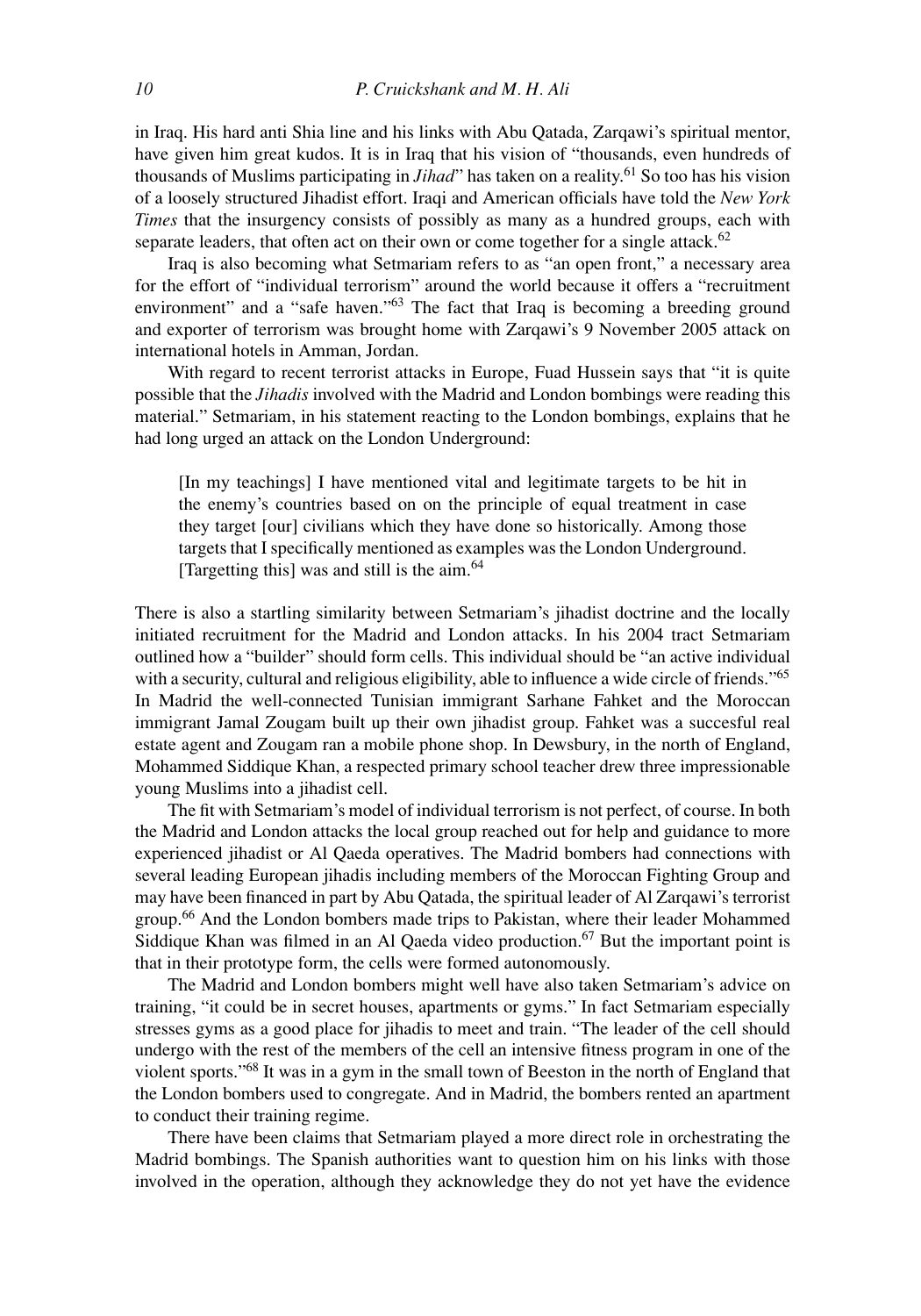to directly tie him to the attacks. The investigating judge Balthazar Garzon has issued an indictment against a Moroccan protégée of Setmariam, Amer Azizi, for involvement in the Madrid plot. Azizi trained in Setmariam's Al Ghuraba camp and is now thought to have fled to join al Zarqawi's network in Iraq.<sup>69</sup> Setmariam himself in his December 2004 statement denied that he participated in the Madrid plot, "In June 2004, I sent a statement to leading Spanish newspapers to underscore the fact I had nothing to do with the attack."<sup>70</sup>

Setmariam's exact links to the perpetrators of the Madrid attacks will emerge over time. He certainly knew some of the dramatis personae involved, from his time living in Spain and also his relations with Abu Qatada who is suspected of financing and assisting Al Qaeda affiliates in Spain. However, the fact that he had been hiding in Pakistan since the collapse of the Taliban makes it very unlikely that he was directly involved. The Jordanian journalist Fuad Hussein, who has close contacts with Al Qaeda leaders, says, "Setmariam's role was to give advice. He was not operationally involved. He did not have control of the movement<sup>"</sup>

It was a strategist and online teacher, however, that Setmariam posed the greatest threat against the West. His arrest has removed the jihadist movement's most articulate thinker. Despite the fact his tapes and writings will continue to influence jihadis, this is no small breakthrough. Setmariam was a dangerous man, determined to push Al Qaeda toward use of weapons of mass destruction against the United States and her allies. Setmariam has encouraged jihadis to adopt brutal methods in order to achieve their goals and has scant regard for civilian life.

Indeed, developments in another Spanish legal case, the April 1985 bombing of a restaurant popular with U.S. servicemen near the Torrejon de Ardoz air force base near Madrid, which killed 18 Spaniards, point to a possible early involvement at the coal face of terrorism. When old photos of him were widely circulated after the London bombings on an initial suspicion of his involvement, Spanish police realized that his features exactly matched those of a man seen sitting at the restaurant with a sports bag at his feet who left just before the explosion. Spanish authorities have reopened the case and will seek Setmariam's extradition on charges of participation in this attack.<sup>71</sup>

Setmariam's August 2005 statement, posted in December 2005 is his last and most chilling. His previous hope, expressed in his December 2004 statement, had been that the Europeans might embrace bin Laden's 2004 offer of a truce. Somewhat absurdly, in August 2005, he still had faint hopes that "wise men such as Crown Prince Charles, Ken Livingston and George Galloway" or the "Spanish government" might be able to influence Europe in this regard. But his call is for renewed attacks and alarmingly he states that Britain, the country in which he settled, the "historical fortress of injustice" should be the number one target.<sup>72</sup>

About Blair's claim that there is no link between the bombings and the Iraq and Afghanistan invasion, I say that we incited our followers and fought, and we will continue our war against America and it's aggressive allies, especially Britain until they withdraw their armies from our countries and leave us alone to reform the corruption of the rulers who were imposed by them. Did you understand the reason behind the London bombings or do you need what we are now preparing for you?<sup>73</sup>

His last strategic insight is that with the United States and its allies bogged down in Iraq the moment was right to unleash a new wave of terror: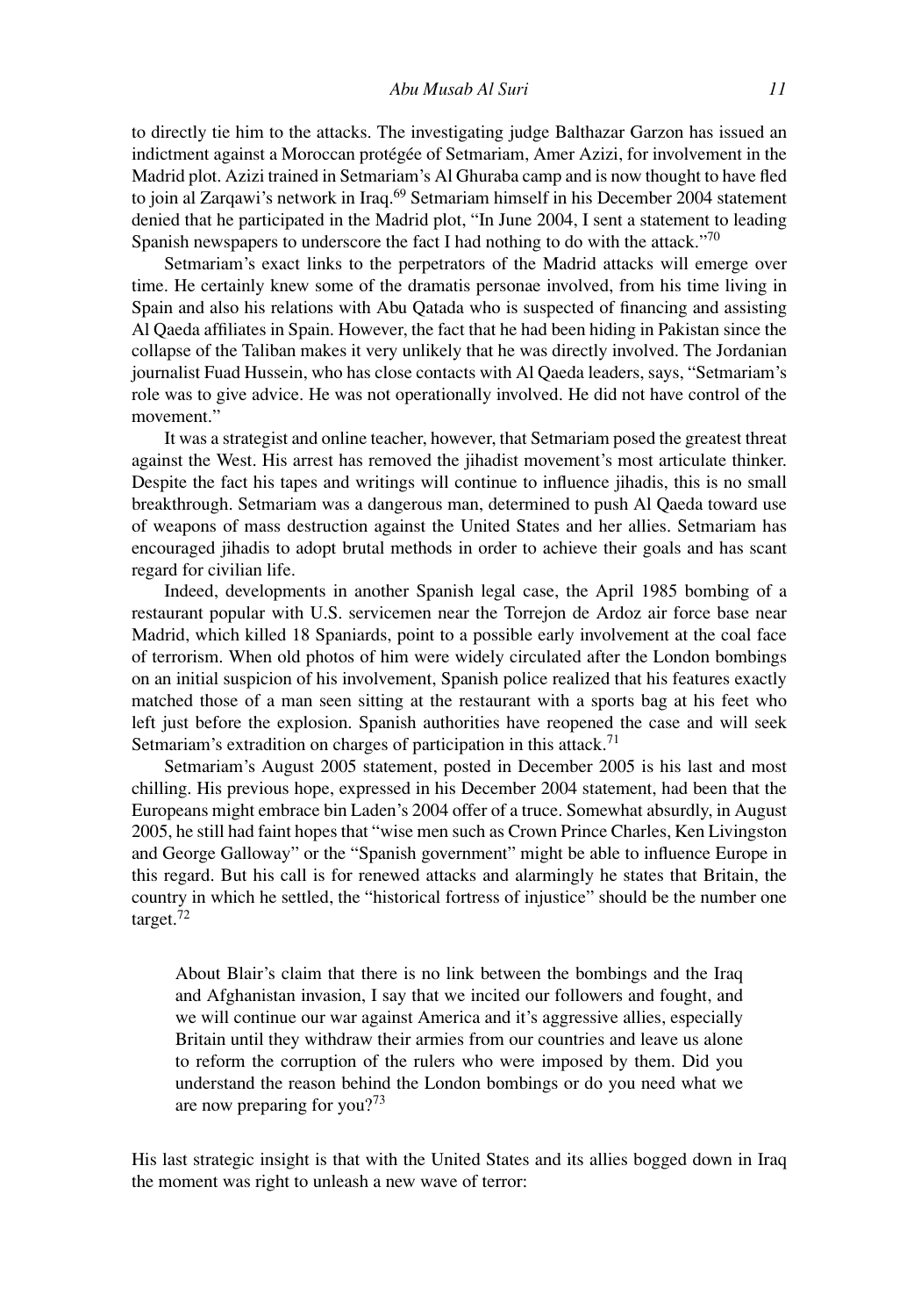I reiterate my call for mujahadin who are spread in Europe and in our enemies' countries or those able to go there, to the signifcance of moving fast to hit Britain, Italy, Holland, Germany, Japan, Australia, Russia and France and all countries who have a military presence in Iraq, Afghanistan or the Arab peninsular or to hit their interests in our contries and all over the world. And let all the sleeping cells awaken now because the war is in its peak and the enemy is about to collapse with the evidence for this now being clear. Those who sleep now may not be able to participate when they awaken.<sup>74</sup>

#### **Notes**

1. Setmariam's wife Elena Moreno confirmed her husband's arrest to Spanish reporters in December 2005, stating: "I have recently received a phone call from a person in whom I have complete confidence who has confirmed to me that Setmariam was held when the news broke around 3 November last *...* he has disappeared and I do not know exactly whose hands he is in." See "Wife of Spanish al Qaeda suspect slams official silence on husband's location," *El Mundo* (Spanish Daily), 27 December 2005. As of January 2006 Pakistan's government has not officially acknowledged the arrest; however, Pakistani officials do acknowledge the arrest privately. Two U.S. counterterrorism officials told CNN anonymously on 4 November 2005 that Setmarian was in custody. See "Officials: al Qaeda Operative Captured, CNN News Website, 4 November 2005. Available at www.cnn.com/2005/WORLD/asiapcf/11/04/pakistan.terrorarrest/index.html

2. For example, Patrick Hennessy, David Harrison, and Daniel Foggo, "Foreign Terrorist Cell was behind London Bombings," *Sunday Telegraph (London)*, July, 10 2005, Nick Fielding and Gary Walsh, "Top Suspect," *Sunday Times* (London), 10, July 2005.

3. Statement by Abu Musab al Suri, dated August 2005 and posted on Jihadist websites on 2 December 2005.

4. Katherine Shrader, "Wanted Muslim extremist hopscotches the globe connecting terrorists," *Associated Press*, 3 August 2005.

5. For example, see Lorenzo Vidino, "Another Dynamic Duo," *National Review*, 21 May 2004.

6. Pedro Arnuero, "Mastermind of 3/11 is Now Organizing Attacks in Iraq With Al-Zarqawi," *La Razon (Spanish Daily),* 20 November 2004.

7. Katherine Shrader, "Wanted Muslim extremist hopscotches the globe connecting terrorists," *Associated Press*, 3 August 2005.

8. Fuad Hussein, phone interview by authors to Amman, Jordan, 29 November 2005.

9. Setmariam's will was posted on the Al-Safnat Jihadi Internet forum on 4 November 2005.

10. Statement by Abu Musab al Suri, December 2004. The statement was originally posted by Abd-al-Tawab al-Shami, who called himself the office manager of the "Al-Tahrir forum." The posting also announced the opening of a website for Abu-Musab al-Suri (www.abumusab.cjb.net) with "the largest jihad encyclopedia," and other books by Abu-Musab al-Suri.

11. Statement by Abu Musab al Suri, December 2004.

12. As Setmariam recalls in "The Call for Global Islamic Resistance," published on jihadist websites in December 2004.

13. See, for example, Lorenzo Vidino, "Another Dynamic Duo," *National Review*, 21 May 2004.

14. The videotapes containing Setmariam's complete Jihadist lecture series were handed to the veteran war cameraman Peter Jouvenal by an Afghan contact. They were reviewed by the authors in August 2005 in London.

15. See Murad al Shishani, "Abu Musab al Suri and the Third Generation of Salafist Jihadists," *Jamestown Terrorism Monitor*, 11 August 2005.

16. Ali Bayanoni, interview by authors, November 2005.

17. Setmariam is profiled on the *Tawhid (monotheism) & Jihad* website, http://www. tawhed.ws/a?i=78.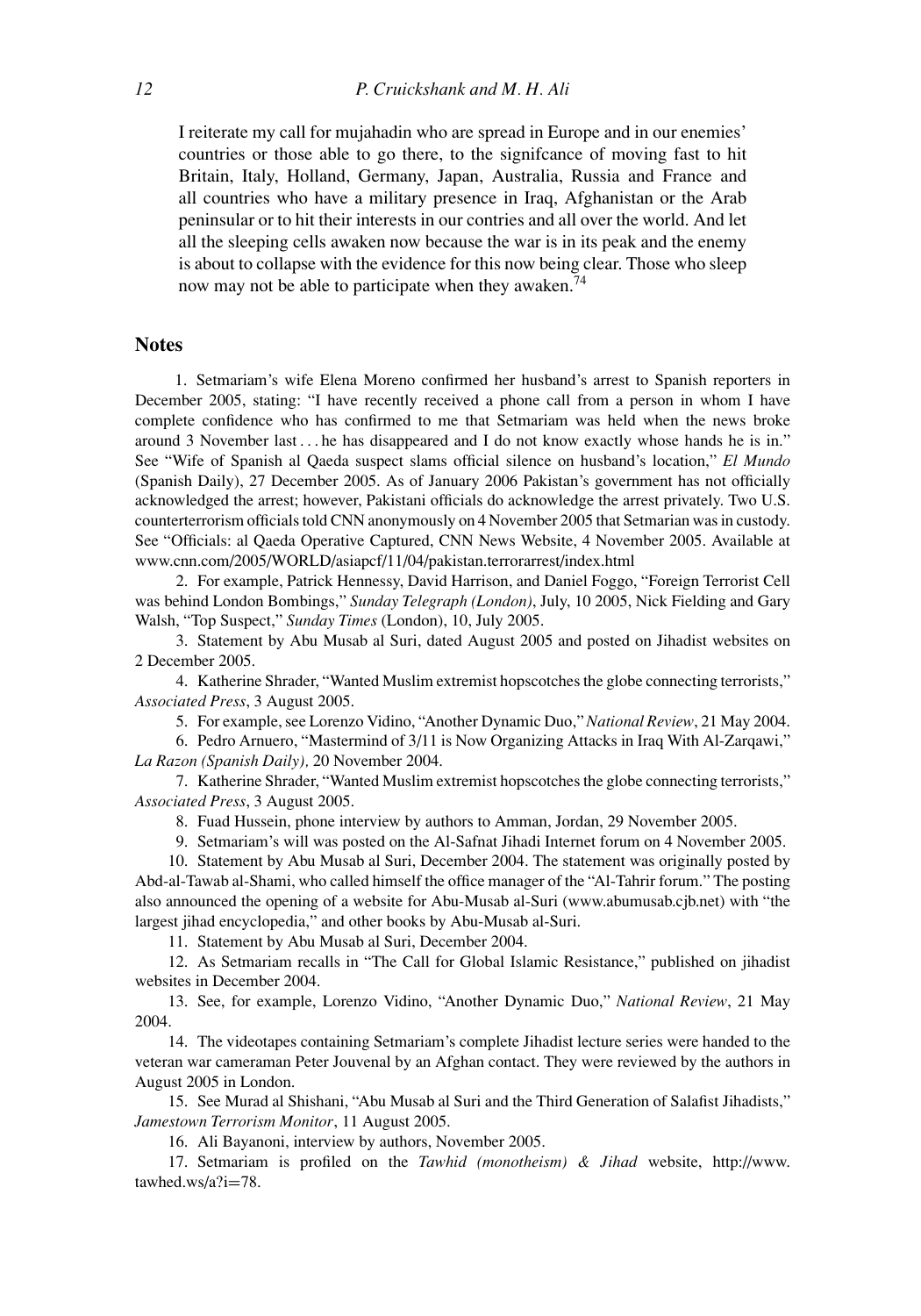18. Abu Musab al Suri, "The Call for Global Islamic Resistance," published on jihadist websites in December 2004.

19. Setmariam provides details on his life in France, Spain, and the U.K. in his August 2005 Statement, posted on jihadist websites on 2 December 2005.

20. "Al Suri's wife confirms his arrest in October," *Asharq Al-Awsat (Saudi Daily*), 27 December 2005, available at http://www.asharqalawsat.com/details.asp?section=4& issue=9891&article=340315&search= 20% 20% &state=true

21. Kamal el Helbawi, interview by authors, London, November 2005.

22. See Lorenzo Vidino, "Another Dynamic Duo," *National Review*, 21 May 2004.

23. Katherine Shrader, "Wanted Muslim extremist hopscotches the globe connecting terrorists," *Associated Press*, 3 August 2005.

24. Nick Fielding and Gary Walsh, "Top Suspect," *The Sunday Times* (London), 10 July 2005.

25. Al Suri's profile, *Tawhid* (monotheism) & *Jihad* website, http://www.tawhed.ws/a?i=78

26. Nick Fielding and Gary Walsh, "Top Suspect," *The Sunday Times* (London), 10 July 2005.

27. For example, see Mark Honigsbaum and Alan Travis, "Al Qaida's Spiritual Ambassador faces return to Jordan," *The Guardian* (London), 12 August 2005.

28. Statement by Abu Musab al Suri, December 2004, posted on jihadist websites.

29. The Islamist in question was interviewed in London by the authors in November 2005. He requested anonymity.

30. Statement by Abu Musab al Suri, August 2005, posted on jihadist websites in December 2005.

31. Peter Bergen, interview by the authors, January 2006.

32. Statement by Abu Musab al Suri, August 2005, posted on jihadist websites in December 2005.

33. Baker Atyani, phone interview by authors to Islamabad, Pakistan, 29 November 2005.

34. Allan Cullison and Andrew Higgins, "A Computer in Kabul Yields a Chilling Array of al Qaeda memos," *Wall Street Journal*, 31 December 20001 and Alan Cullison, "Inside al Qaeda's Hard Drive," *The Atlantic Monthly*, September 2004.

35. Noman Benotman was interviewed by Peter Bergen in June 2005 in London; see Peter Bergen, *The Osama Bin Laden I Know: An Oral History of Al Qaeda's Leader* (New York: Free Press, January 2006).

36. Statement by Abu Musab al Suri, December 2004, posted on jihadist websites.

37. Ibid.

38. The Tarragona meeting was held between Mohammed Atta and Ramzi Binalshibh. The 9/11 Report was not able to substantiate the Spanish claim that it was organized by Yarkas's group. See *Final Report of the National Commission on the Terrorist Attacks upon the United States* (New York: W.W. Norton, 2004), p. 547 (footnote 145). On Setmariam's links with Mamoun Darkazanli see John Crewsdon, "Syrian Born Fugitive in Spanish Terror Probe also is sought by U.S.," *Chicago Tribune*, 12 July 2005.

39. The Islamist in question was interviewed in London by the authors in November 2005. He requested anonymity.

40. Abu Musab al Suri, "The Call for Global Islamic Resistance," published on jihadist websites in December 2004.

41. Statement by Abu Musab al Suri, December 2004, posted on jihadist websites.

42. Statement by Abu Musabl al Suri, posted 25 January 2005 on jihadist websites.

43. "Rewards for Justice" website, posted 30 November 2004, available at www.rewardsforjustice.net

44. Roland Jacquard, *L'Archive Secretès d'al Qaida* (Paris: Jean Picollec, 2002), p. 291.

45. Statement by Abu Musab al Suri, December 2004, posted on jihadist websites.

46. The jihadist in question has requested anonymity.

47. Abu Musab al Suri, jihadist training videos, dated August 2000.

48. Ibid.

49. Lorenzo Vidino, "Another Dynamic Duo," *National Review*, 21 May 2004.